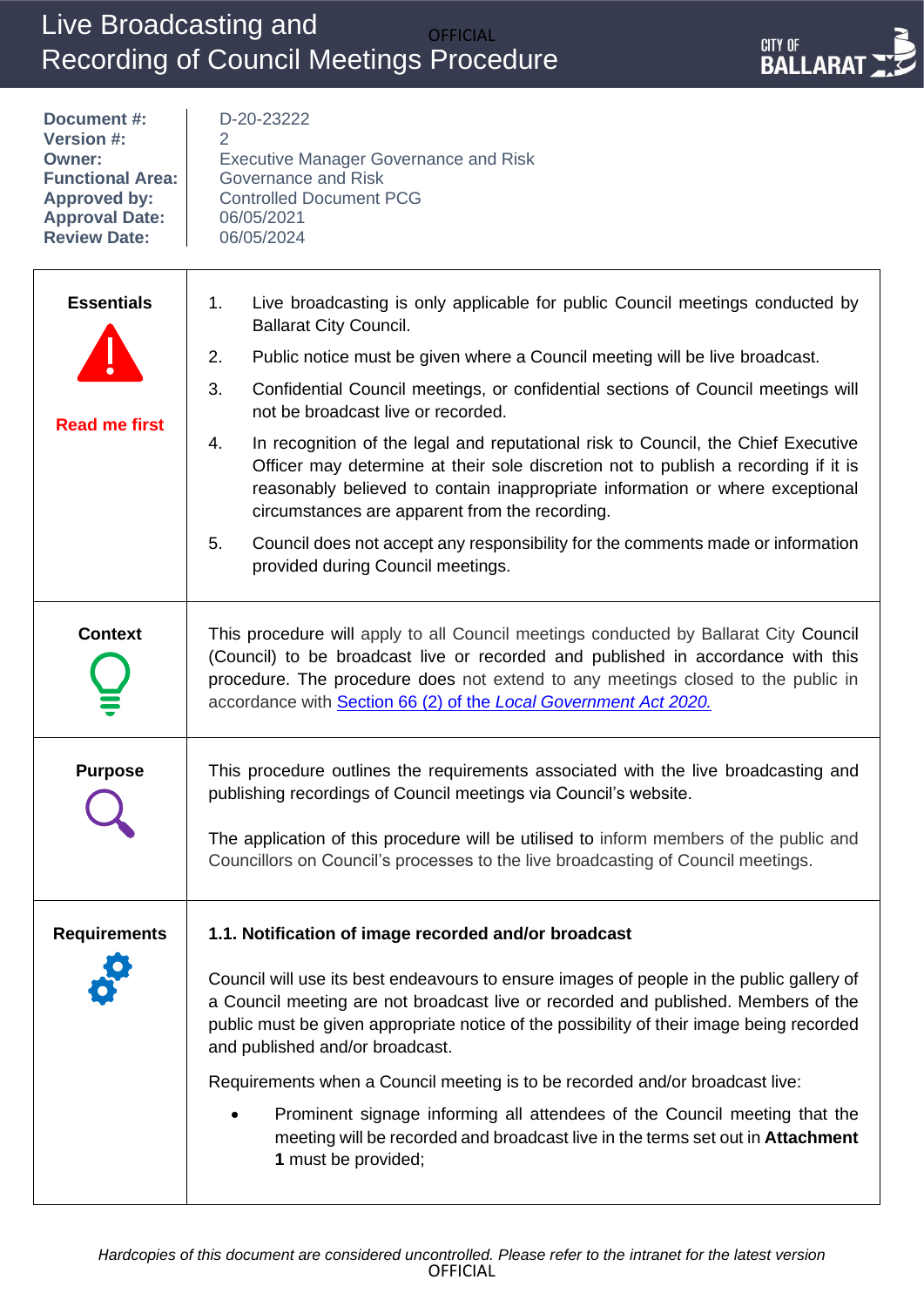

| At the commencement of each Council meeting to be recorded and/or<br>broadcast live, the Chairperson shall provide a statement to notify the<br>attendees of the Council meeting that the meeting will be recorded and/or<br>broadcast live in the terms set out in Attachment 2;                                                                                                               |
|-------------------------------------------------------------------------------------------------------------------------------------------------------------------------------------------------------------------------------------------------------------------------------------------------------------------------------------------------------------------------------------------------|
| Notice will also be given in the Council meeting agenda as set out in<br>Attachment 3; and                                                                                                                                                                                                                                                                                                      |
| Where the recording is to be published on Council's website, notice will also<br>be given on Council's website in the terms set out in Attachment 4; and                                                                                                                                                                                                                                        |
| A copy of this procedure will be referenced in all online notices given under<br>this clause.                                                                                                                                                                                                                                                                                                   |
| All members of the public are reminded that they are solely responsible for their own<br>comments made during Council meetings and that these comments may result in an<br>individual who suffers loss as a result of those comments, pursuing action through a<br>court of appropriate jurisdiction.                                                                                           |
| The Chief Executive Officer, in their discretion, may from time to time update the terms<br>of the notices to be given under this clause without updating this procedure.                                                                                                                                                                                                                       |
| 1.2. Technical Disclaimer                                                                                                                                                                                                                                                                                                                                                                       |
| There may be situations where, due to technical difficulties, a live broadcasting of the<br>Council meeting may not be available.                                                                                                                                                                                                                                                               |
| Technical issues may include, but are not limited to:                                                                                                                                                                                                                                                                                                                                           |
| The availability of the internet connection;                                                                                                                                                                                                                                                                                                                                                    |
| Device failure or malfunction;                                                                                                                                                                                                                                                                                                                                                                  |
| Unavailability of social media platforms; and/or                                                                                                                                                                                                                                                                                                                                                |
| Power outages.                                                                                                                                                                                                                                                                                                                                                                                  |
| Where live broadcasting is the subject of a disruption, Council will notify the public on<br>both its social media channels and Council's website (if those channels have not been<br>functionally compromised).                                                                                                                                                                                |
| 1.3. Termination of Live Broadcasting in Exceptional Circumstances                                                                                                                                                                                                                                                                                                                              |
| The Chairperson and/or the Chief Executive Officer has/have the discretion and<br>authority at any time to direct the termination or interruption of live broadcasting of a<br>Council meeting where there are exceptional circumstances; or the content of the<br>Council meeting is considered by the Chairperson and/or the Chief Executive Officer to<br>contain inappropriate information. |
|                                                                                                                                                                                                                                                                                                                                                                                                 |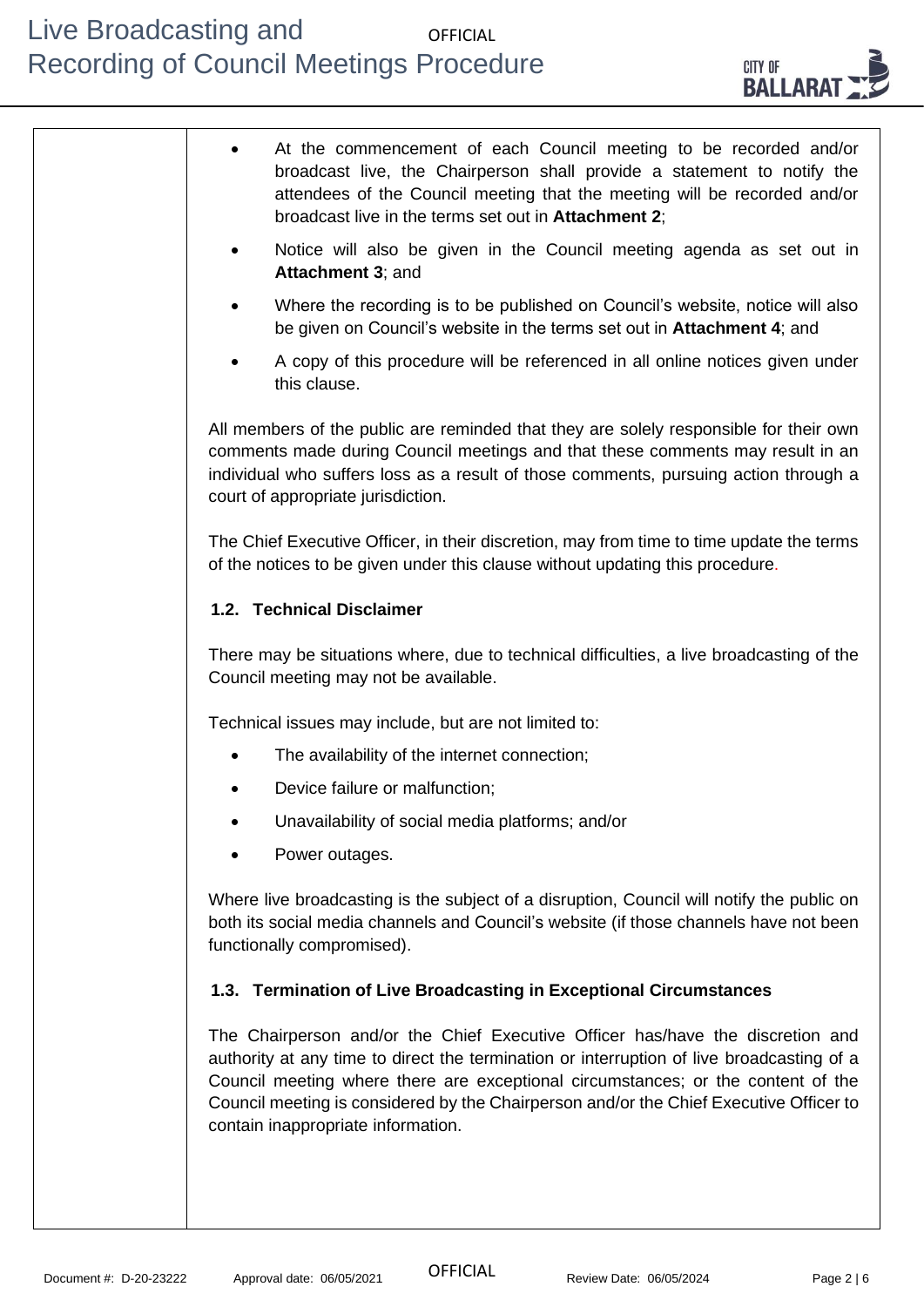

#### **1.4. Upload, Access and Storage of Files**

The decision to upload or publish a recording of a Council meeting will be made taking into consideration the content of the material and the potential for Council to be liable for any loss suffered by a person as a result of the published comments. In recognition of the potential legal risk to Council, the Chief Executive Officer may determine in their sole discretion not to upload or publish a recording of a Council meeting if it is reasonably believed it may contain inappropriate information or where exceptional circumstances arise. Aside from the above, all recordings will be uploaded to Council's website within five business days of the meeting whereby members of the public will be given access to watch the recording. These recordings of the Council meetings will be published and available on Council's website for a minimum period of 12 months. All recordings of Council meetings will be maintained in accordance with Council's Records and Document Management Control related policies and procedures. **Supporting Definitions Chairperson** means the Chairperson of a Council meeting and includes an acting, a temporary and a substitute Chairperson. **Council** means the 'Ballarat City Council' and 'City of Ballarat'. **Council meetings** means a meeting of the Council convened in accordance with Council'sGovernance Rules and includes a scheduled meeting and unscheduled meeting. **Confidential Council meeting** means a meeting of the Council which has been closed to members of the public under Section 66 (2) of the *Local Government Act 2020.* **Defamation** means a public statement about individuals, products, groups, or organisations which is untrue and may cause them harm. **Exceptional Circumstances** means circumstances where there is: • A risk or threat to public health and safety; • A threat of violence or aggression against others by one or more people attending the Council meeting; Unlawful conduct by an attendee of the Council meeting; • Significant disruption of the Council meeting by the conduct of an attendee; and/or • A reputational risk to Council.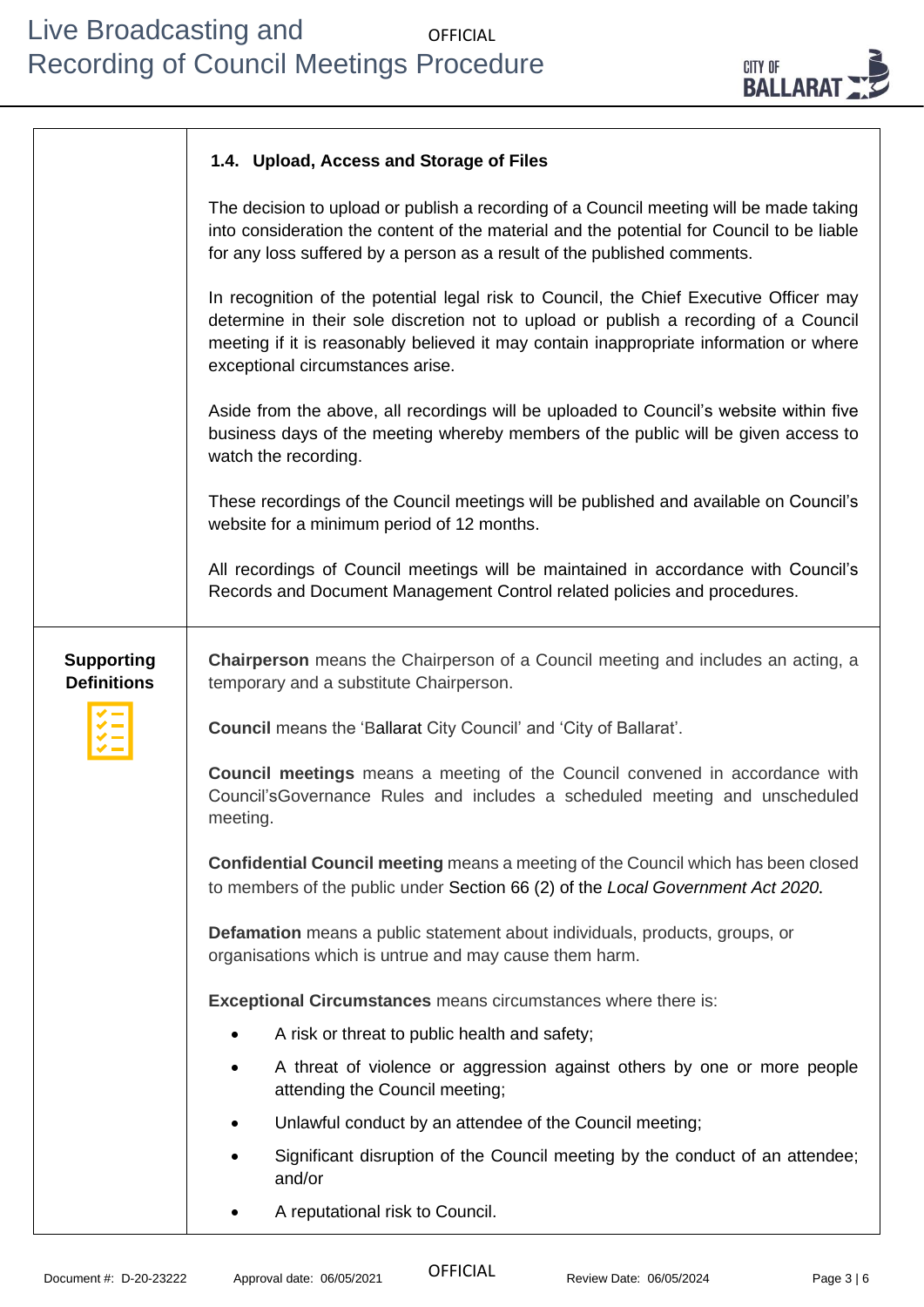|                                                                | Inappropriate Information means information which amounts to, or could be<br>perceived to amount to:                                                                                                                                                                                                                                                                                                                                                                                     |
|----------------------------------------------------------------|------------------------------------------------------------------------------------------------------------------------------------------------------------------------------------------------------------------------------------------------------------------------------------------------------------------------------------------------------------------------------------------------------------------------------------------------------------------------------------------|
|                                                                | Defamation;                                                                                                                                                                                                                                                                                                                                                                                                                                                                              |
|                                                                | Infringement of copyright;                                                                                                                                                                                                                                                                                                                                                                                                                                                               |
|                                                                | A breach of privacy;                                                                                                                                                                                                                                                                                                                                                                                                                                                                     |
|                                                                | Offensive behaviour including discrimination;<br>٠                                                                                                                                                                                                                                                                                                                                                                                                                                       |
|                                                                | Vilification or inciting hatred;                                                                                                                                                                                                                                                                                                                                                                                                                                                         |
|                                                                | Being confidential or privileged; or                                                                                                                                                                                                                                                                                                                                                                                                                                                     |
|                                                                | Being misleading.                                                                                                                                                                                                                                                                                                                                                                                                                                                                        |
|                                                                | Privacy Breach means unauthorised access to, or collection, use or disclosure of<br>personal information in contravention of the <b>Privacy and Data Protection Act (Vic) 2014</b> .                                                                                                                                                                                                                                                                                                     |
| <b>Accountability</b>                                          | Council is updated bi-annually with information about the numbers of people accessing<br>the live broadcast or published recordings of Council meetings.                                                                                                                                                                                                                                                                                                                                 |
| <b>Supporting</b><br><b>Documents and</b><br><b>References</b> | <b>Acts</b><br><b>Local Government Act 2020</b><br><b>Privacy and Data Protection Act (Vic) 2014</b><br>Freedom of Information Act (Vic) 1983<br>Copyright Act (Cth) 1968<br>Defamation Act (Vic) 2005 (or its equivalent)<br><b>Gender Equality Act 2020</b><br><b>Surveillance Devices Act 1999</b><br><b>Policies and Procedures</b><br><b>Nil</b><br><b>Council related Document</b><br><b>Governance Rules</b><br><b>Councillor Code of Conduct</b><br><b>Staff Code of Conduct</b> |

Document #: D-20-23222 Approval date: 06/05/2021 Review Date: 06/05/2024 Page 4 | 6

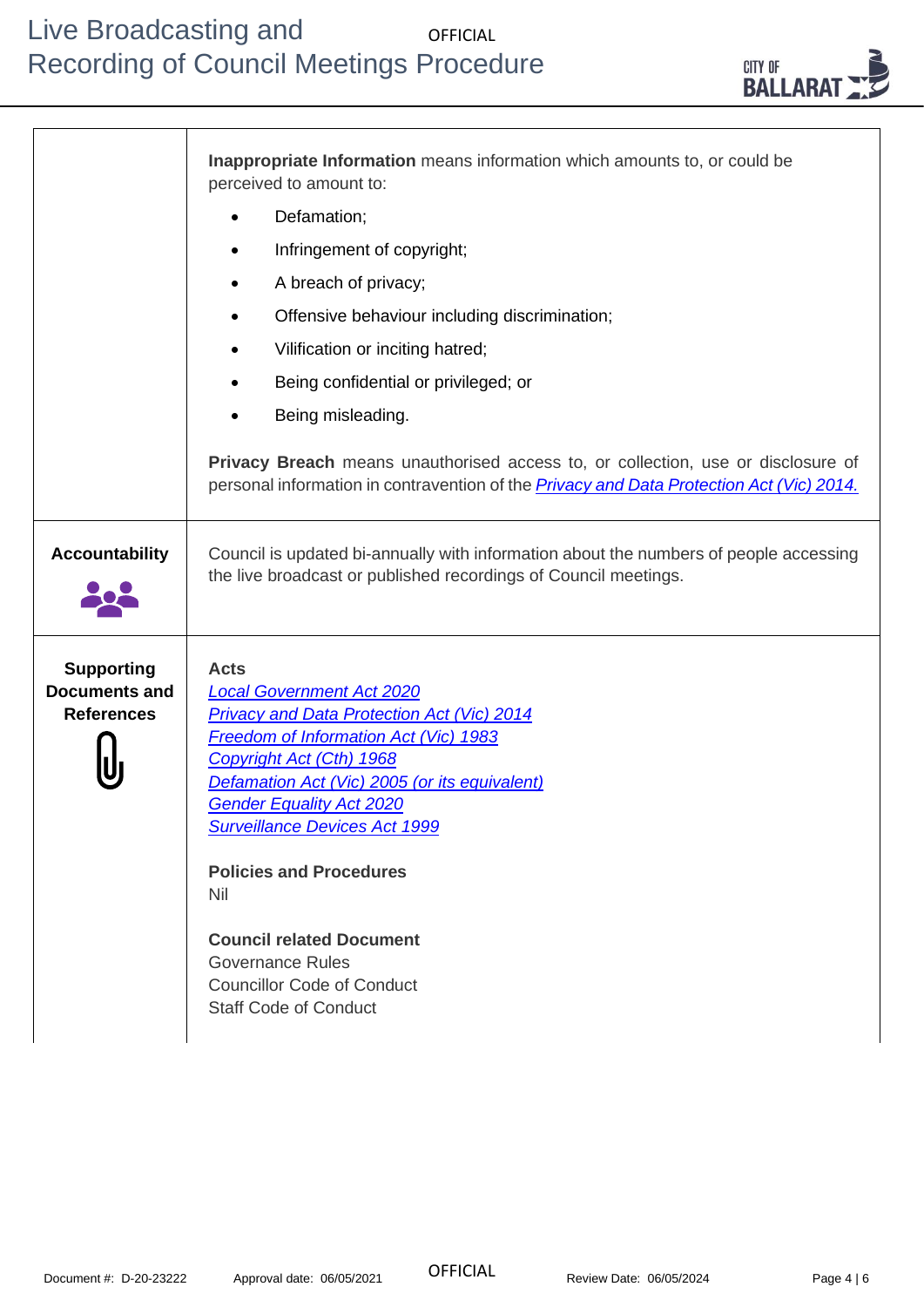

## **APPENDIX**

## **Attachment 1**

## **Public Gallery Notice**

The following will be posted in a prominent location at a Council meeting that is to be recorded or broadcast live:

*This meeting is being publicly broadcast on the internet and the recording will be published on Council's website www.ballarat.vic.gov.au after the meeting.* 

*As a visitor in the public gallery, you may be filmed. By remaining in the public gallery, you consent to being filmed and for the recording of you to be made publicly available by the Council.*

*Details about the broadcasting and recording of Council meetings is available in Council's Live Broadcasting and Recording of Council meetings Procedure which is available in hard copy at this meeting and electronically on Council's website.*

*If you have any questions about Council's procedure, please speak with one of the City of Ballarat staff here tonight.* 

## **Attachment 2**

### **Meeting Chairperson's Statement**

The following statement is to be read by the Chairperson at the commencement of each Council meeting which is to be recorded and/or broadcast live:

*This meeting is being broadcast on the internet and the recording of the meeting will be published on Council's website.* 

*As a visitor in the public gallery, you may be filmed. By remaining in the public gallery, you consent to being filmed and for the recording of you to be made publicly available by the Council.*

*A copy of Council's Live Broadcasting and Recording of Council meetings Procedure is available in hard copy at this meeting and on the Council's website. Please speak with one of our staff members if you have any questions.* 

## **Attachment 3**

## **Agenda Notice**

The following statement is to be included at the start of the agenda of any Council meeting which is to be recorded and/or broadcast live:

*This meeting is being broadcast live on the internet and the recording of this meeting will be published on Council's website www.ballarat.vic.gov.au after the meeting.* 

*Members of the public attending this meeting may be filmed. By remaining in the public gallery once the meeting commences, members of the public give their consent to being filmed, and for the recording of them to be made publicly available and used by Council.*

*Information about the broadcasting and publishing recordings of Council meetings is available in Council's Live Broadcasting and Publishing Recordings of Council meetings Procedure is available on the Council's website.*